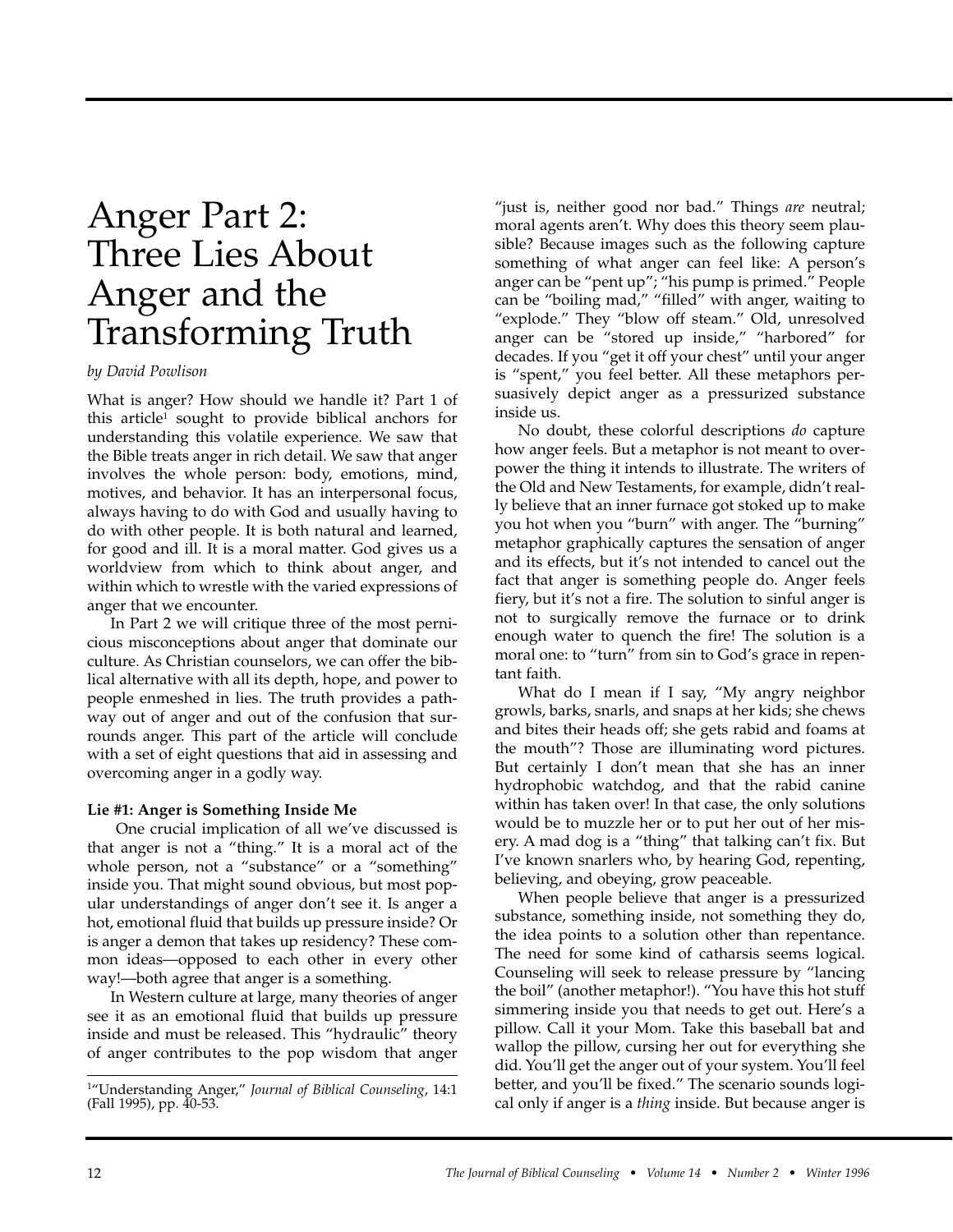not a thing, but a moral act of the whole person, the scenario is sinful.<sup>2</sup> Anger is not a thing, so the true solution is self-understanding, an acknowledgment of wrong, repentance, faith, and new obedience by the power of God's grace.

The second way in which anger is visualized as a thing is seen in animistic cultures—and in some seg-

*There's no reason that anger must be vented or exorcised to be truly resolved.*

ments of contemporary Christian culture. In these settings, many people treat anger as a "demon." The logic is identical to the secular hydraulic model. Again, anger is *something* inside you. You will be fixed by getting the "thing" out of you, in this case by casting it out. Again, the theory seems plausible. Just as angry people boil, so anger, as much as any sin, makes us exactly like the devil. He is the accuser who usurps the throne of judgment, spouts half-truths and lies, and brings wrath against God and other people. The whole angry world lies in his power, and the devil seeks to mold us into his image. When you see (or are) a sinfully angry person, *voilà*, the devil's image is displayed. But the devil's hand in anger is no different from his involvement in any other sin. He does not demonize us into sin; he rules us. He tempts and lies in his attempt to control and destroy us. The solution lies not in exorcism from supposed demons of rage, anger, pride, and rebellion; it lies in *repentance* from rage, anger, pride, and rebellion, turning to the Lord of grace. Anger is a moral act, not an indwelling thing, and its solution is a moral act, too.3

Because anger is something that people *do* as moral agents, there's no reason that anger must be vented or exorcised to be truly resolved. Theories that liquify or demonize anger sound plausible because they draw on a vivid metaphor or on the arch-accuser lurking in the neighborhood. But they misconstrue what they see and lead people astray.

#### **Lie #2: It's Okay to be Angry at God**

We've seen earlier that anger at God is commonplace. The Bible speaks of it scores of times.4 It's one of the most logical human reactions, given the nature of sin, but it's a deadly wickedness. What Job's wife said was terrible advice, but at least she had her facts straight: "Curse God, and die" (Job 2:9).

Many popular psychologies discuss anger at God in a very unhelpful way. The standard advice runs something like this: "If you are angry at God you need to do four things. First, remember anger just is, it's neither good nor bad. It's okay to feel angry at God. He made us with angry emotions. Second, God often lets us down and disappoints us. How else can we explain being abused, and crying out to Him for deliverance, yet the abuse continued? If He's supposed to be in control, then He could have stopped it, and He didn't. Third, you need to ventilate your anger at God. He's a mature lover, and mature love can absorb the honest anger of the beloved. So don't be afraid to tell Him exactly what you feel and think. Many Psalms portray anger at God, so if other godly people have let out their rage at Him, you can too. Don't censor your feelings and language; say it like you feel it so you won't be a hypocrite. Fourth, you need to forgive God. Forgiveness is the opposite of anger, and you need to let go of the hostility to be at peace in yourself and to build a trusting relationship with God. Forgive Him for the ways He let you down." Plausible? Many find it so. Coherent? It does hang together. True? No way.

Anger at God is profitably examined by asking, "What do you want and believe?"—just as you would with any other instance of anger. What you will invariably find is that your heart is controlled by particular cravings and lies that have been substituted for the living and true God. For example, if I crave marriage and believe that God will reward my devotion to Him with a wife, my heart sets itself up for anger at God. Anger will come when the desire is not satisfied and the belief proves unwarranted.

Anger at God of the sort that is frequently seen in counseling is—virtually without exception (we'll discuss those "anger" Psalms in a moment)—sinful

<sup>2</sup>This is not to say that catharsis may not make people "feel better." Many things make angry people feel temporarily better that provide no real solution to moral problems: e.g., calming medication, eating junk food, orgasm, sleeping, watching TV, gossiping your story to get people on your side, screaming and hitting things, working out in the gym, getting away to Bermuda. Such things often do take the edge off, but they don't change the heart.

<sup>3</sup>See my *Power Encounters: Reclaiming Spiritual Warfare* (Grand Rapids: Baker Books, 1995) for a more extensive critique of the notion of demons of anger.

<sup>4</sup>Perhaps most vividly in the sustained hostility towards Jesus Christ the Son of God, and towards those forerunners and messengers of God who preceded and followed Him (especially David, Jeremiah, John the Baptist, and Paul). In the wilderness, grumbling expressed angry displeasure with God. In Proverbs 19:3 a foolish man "rages" against the Lord. In Revelation 16 it says three times that men "blasphemed God" rather than repenting.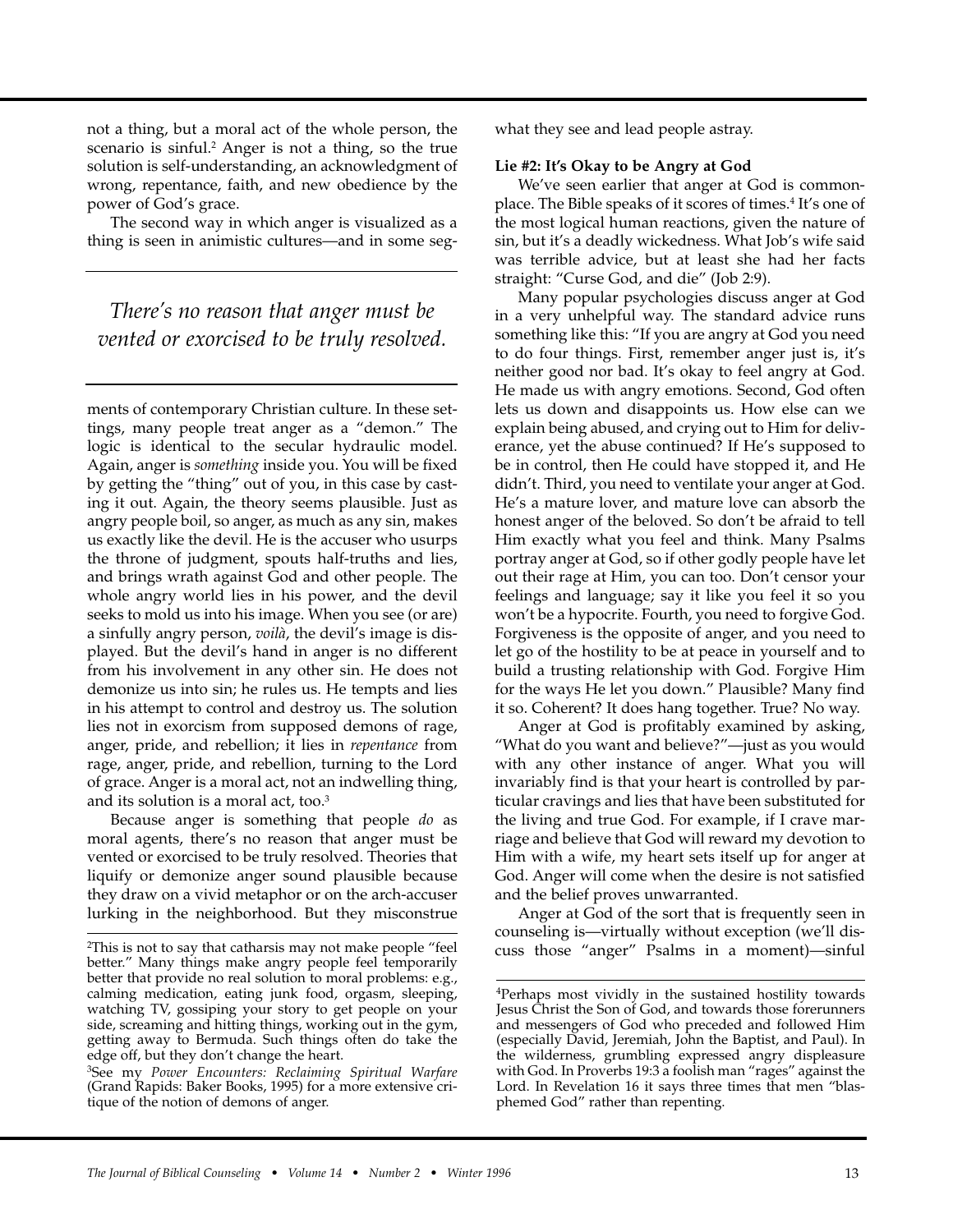anger. It overflows with malice and mistrust towards God. It firmly embraces (and proclaims) lies about what He is like. It rationalizes any number of selfdestructive and sinful behaviors. Anger at God presents a wonderful counseling opportunity. Handled rightly, it is the royal road into the evil disorder of the human heart. By the grace of God, those who are

> *Nowhere in the Bible do we find a shred of evidence that God ever truly betrays us.*

angry at Him can often discover for the first time who He actually is, and who they are as well.

Let's examine the therapeutic formula point by point. First, we've dealt with the fact that anger is not neutral. Anger towards God will either maliciously accuse Him or express living faith in Him. Those angry emotions with which we are "made" may be either godly or devilish. In contrast, the first piece of therapeutic advice entirely avoids the moral dilemma inherent in anger.

Second, does God let us down when we suffer? Nowhere in the Bible do we find a shred of evidence that God ever truly betrays us. The Bible discusses suffering constantly, but it always shows us that any apparent "betrayal" by God must be seen in the context of His larger purposes. Certainly, people may truly and seriously let us down. Abusers betray trust in such a heinous way that if hell has gradations, they merit the deepest pit.<sup>5</sup> Certainly the devil torments us. That's what he's about. Certainly suffering hurts—by definition. Anger towards tyrants and the arch-tyrant is heartily warranted. And groaning (to God, in faith and hope) about our sufferings is heartily warranted. *But God has never promised freedom from tears, mourning, crying, and pain—or from the evils that cause them—until the great day when life and joy triumph forever over death and misery.* The interweaving of God's glory and our well-being is far bigger than people imagine. Have God-ragers believed false promises or overlaid their own expectations upon God? Have they then become angry at a "disappointing" God, even confusing His actions and motives with Satan's and with evil people who imitate the devil's cruelty? It is curious how people who don't *really* believe in the sovereignty of God become hyper-Calvinists ("He could have changed things and didn't") when they are angry at Him. To *really* believe in God's sovereignty is to gain an unshakable foundation for trust in the midst of even hellish torments, let alone the milder pains.

The real God is the *deliverer* from tyrants, not the tyrant. He is the only hope of the "poor, afflicted, needy, unfortunate, and oppressed" who find themselves attacked in a world "filled with violence." And—a truth so profound that we can only say it with trembling—when we are honest with ourselves we realize that we are more like the tyrants than unlike them. The line between good and evil runs through *every* heart, except the heart of the Lamb of God. It's not that we deserved from others what they did to us. That was simply evil, and it will be repaid fully with the wrath of God (poured out either on tyrants or on Christ for those who repent). But that does not mean that we are thereby innocents. We also deserve wrath for our own sins. Jesus suffered the tortures we fairly deserve.

The anger at God that counselors often see *invariably* masks a deep self-righteousness and expresses blatant unbelief. Nowhere does the world's therapeutic formula challenge that self-righteousness and unbelief. Instead, it reinforces it (which is why so many find the therapeutic model so plausible and attractive!). Because it never talks about the sinfulness within anger at God, the therapeutic formula never can offer the only true hope for such strugglers: the sin-bearing Savior who will deliver His people from the condemnation and corruption of their own sins, and from the pain of other people's sins.

The Bible challenges the third point in the therapeutic formula, too. You do not need to ventilate your sinful anger at God in order to deal with it. You need to repent of it, like Job. You need to understand the demands, the false beliefs, the self-righteousness that produces and drives it. There is no psalm that encourages the kind of ventilation of hostile anger that the therapists encourage. In the "anger" psalms, without exception, what breathes through is an attitude of faith. Yes, there is true upset, complaint, hurt, and dismay. We can reverently call it righteous anger because it yearns for God's glory and the well-being of His people. Such loving anger yearns to have God, our only hope, eliminate the sufferings we currently experience. The intensity of the complaint arises from the

<sup>5</sup>I'm citing a worst case scenario. Many people who are angry at God have suffered more mild hardships: disappointment in love, a financial reverse, the death of an aged parent, a proposal rejected at a church committee meeting. I've been struck that people who are angry at God have typically suffered the exact same hardships as people who love God!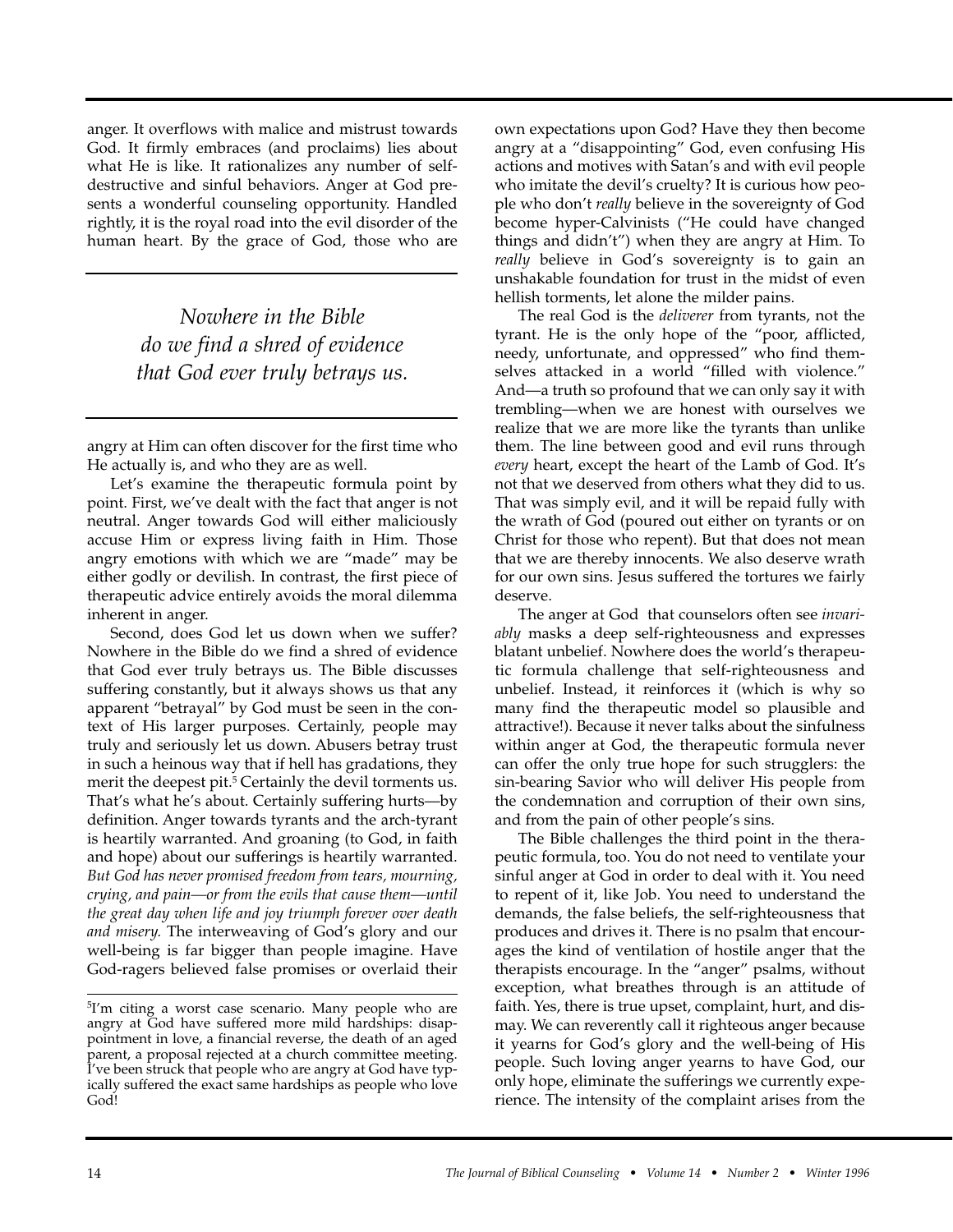intensity of the faith. It contains no cursing, no hateful bitterness, no lies, no scorn or hostile belittling, no blasphemies. Psalmists are dismayed because they know and trust that God is good, because they love Him, and because they struggle to reconcile His promises with current affliction.<sup>6</sup> Psalmists move *towards* God in honest faith, wrestling with their circumstances. But people angry at God shove Him away. Psalmists want God's glory and want evil to go away; they groan and complain in their faith. And typically (also ignored by the therapeutic counterfeit), they manifest an awareness of guilt and sin; they rec-

*Psalmists move towards God in honest faith, wrestling with their circumstances. But people angry at God shove Him away.*

ognize that suffering in general is somehow deserved. This is an awareness that coexists with hating the evil intents of those who afflict. When the Bible teaches us how to voice distress to God, it teaches a cry of faith, not a roar of blasphemous rage. The therapeutic alternative is too distorted ever to teach troubled people how and why to complain to a God they love.

Fourth, the notion of forgiving God is a final blasphemy in a string of blasphemies. Granted, the person who really deals with anger at God by repentance and faith will no longer feel angry at God. He feels overwhelming gratitude (another thing missing in the counterfeit) because he has *found* forgiveness, not because he has *granted* it. God is *good*. He does not need our forgiveness. He never stands in the dock as the accused, no matter how much our sinful anger seeks to put Him there. With whom does forgiveness begin, so that a trusting relationship between man and God can be rebuilt? Is it with us? Impossible. The therapeutic counterfeit gets this point, like the others, dead wrong.

The Psalms and Job do not provide biblical support for these trivializing and distorted ideas. Even Job, a godly man of honest faith, repented at the end for his strand of self-righteousness. To the degree that he had blamed God and sought to justify himself, he was brought to admit that he was wrong. That is what the book is *about*. The Psalms, when read in their entirety, don't say what they are alleged to say by those who take verses out of context to support a false idea.

Every step in the world's therapeutic formula is bent to one end: keeping man on the throne of pride. This therapeutic counterfeit justifies anger as neutral, blames God for being bad, ventilates hostility, and finally "forgives" the great Offender. It exhibits a shallowness of moral reasoning, a shallowness in even formulating the problem of evil (let alone wrestling with it), and a shallowness in engaging the Scriptures. It ought to make *Christian* people angry!7

The person who is honest about his or her anger at God—and gets to the truth about it—will walk a very different route from the one prescribed by the popular formula. The repentant and believing heart will not settle for some uneasy truce between my past sufferings and my current willingness to tolerate some sort of relationship with a God who let me down. The believing heart will find truth, joy, hope, and love unspeakable. The believing heart will find God.

#### **Lie #3: My Big Problem is Anger at Myself**

Many of the problems just discussed reappear in current notions of self-forgiveness. If I'm angry at myself—and the phenomenon is a common one—current wisdom argues that I chiefly need to forgive myself.8 Two truths typically are thought to motivate the self-angry to self-forgive. First, "God did not create junk, and since He created me I must be worth something." Second, "Jesus thought I was so valuable that He loved me and came to die for me." On the foundation of these affirmations I can feel good about myself, and view my failings more tolerantly. End result? I "forgive myself" instead of being angry at myself.9 It sounds plausible to many people. But it's

<sup>6</sup>Outside the Psalms, Habakkuk most poignantly does the same.

<sup>7</sup>Certainly passing the first test of righteous anger, being upset about things that hurt people and defame God. Such anger will also pass the other tests (see Part 1 of this article) if we love God and love people who are angry at God, wanting to give them real aid instead of lies.

<sup>&</sup>lt;sup>8</sup>See the fine article by Robert Jones, "'I Just Can't Forgive Myself': A Biblical Alternative to Self-forgiveness" that follows in this issue of the *Journal of Biblical Counseling*.

<sup>&</sup>lt;sup>9</sup>It is probably truer that the therapeutic goal is actually to "accept myself as basically OK, with understandable shortcomings like everyone else," not to "forgive myself." Forgiveness implies that something is so wrong that "without the shedding of blood there is no forgiveness" (Hebrews 9:22). The self-forgiveness teaching inhabits the world of humanistic self-acceptance, not Christian forgiveness. The world of self-forgiveness is a world whose god plays the tolerant, worldly-wise grandfather. God is a loving Father with much better things in mind for His children!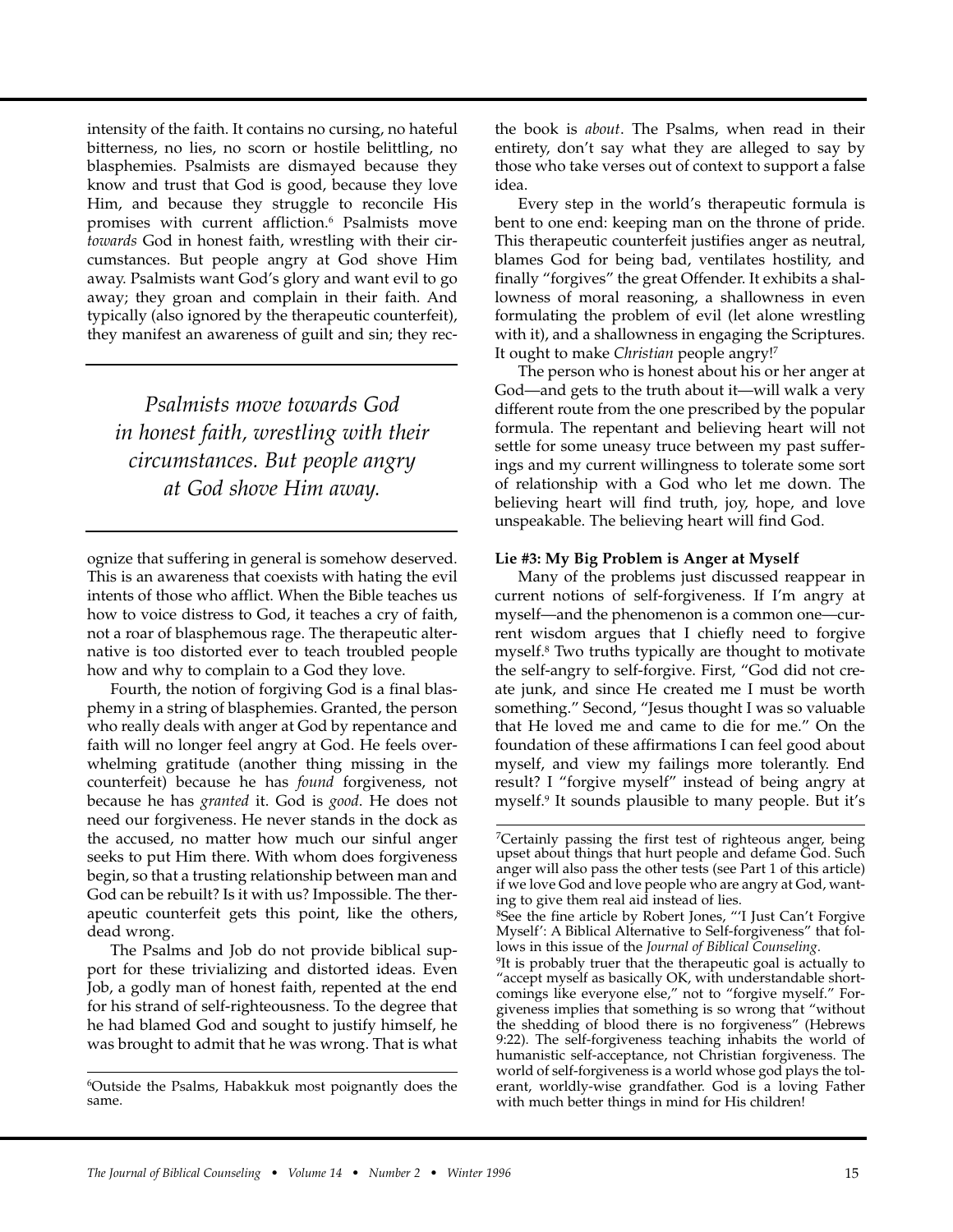wholly misguided.

Why are people angry at themselves? First, invariably they have failed to live up to some standard. That's what anger is, a judgment against perceived wrong. That standard may be bogus—needing a house that looks like the pages of *House Beautiful*; getting straight As; being able to please an unpleasable parent; having a textbook quiet time. Or the standard

## *Whose eyes are doing the judging when I am angry at myself?*

may be accurate—committing adultery, having an abortion, laziness. In either case, there is something I believe I should live up to. I want to live up to it. But I fail. That's the first piece of insight in my self-understanding.

Second, anger always entails a judge, because they are the ones who make judgments. In the Old Testament metaphor, something can be displeasing either "in my eyes" or "in your eyes" or "in the eyes of the Lord." Whose eyes are doing the judging when I am angry at myself? My own. I evaluate, and my judgment is final. This is why self-haters never get much satisfaction out of well-meaning attempts to help them believe in God's forgiveness in Christ. They may "already believe" that God has forgiven them for the messy house or the abortion, but it isn't enough: "*I* can't forgive *myself*." And my eyes are all-important, more significant than God's.

It is worth noting that frequently people who "can't forgive themselves" serve both their own eyes and the eyes of others. I want my house to look impeccable to please myself (thus I displease myself when I fail) *and* to please or impress my mother and neighbors. When my house is messy, I loathe myself. I have failed on all counts, failing to please both myself and others. Or I may have accurate standards (abortion) but the wrong eyes. In my eyes I "can't forgive myself" for having had an abortion. How could *I* have done that? *I* must make up for it, or *I* must suffer for it. That is highly self-righteous on all sides of the intrapersonal transaction: I simultaneously play judge, criminal, and savior, and know nothing of the righteousness of Christ that makes the New Testament sing for joy. Typically, others' eyes again play a role parallel to my own eyes: I'm ashamed to have anyone know about the abortion. They might think ill of me. The Bible terms this the fear of man, substituting social opinion for the fear of the Lord. The eyes that self-haters live before are often a composite of what the Bible calls pride and the fear of man.

Third, when I set up the standard and the eyes that judge me, I also create my definition of a "savior." To make up for my failure to meet my own (or others') standards, I may strive and fret to attain perfection. I work twice as hard at house-cleaning. I open my home to unwed mothers and compulsively minister in the pro-life movement. But it doesn't work. The house keeps getting messy, and no matter how good I am, the abortion still blots my past. I decide to keep trying to play my own savior by rebuilding a perfect record, which (if only I could do it) would make everything better. But I fail. So self-hatred always has the last say. I go endlessly back to dealing out my own punishment, playing the judge and the sacrificial lamb rolled into one. I lacerate myself mentally. I brood on regrets, self-recriminations, self-hatred, accusing myself mercilessly for my transgressions (imaginary or real). I'm angry at myself. I can't forgive myself.

Biblical counseling must approach such people at all three points: standards, "eyes," and saviors. They live in a comprehensive counterfeit of biblical reality, which is why they are so confused and unhappy. Only truth can bring them wisdom and joy. Your goal is to redefine the reality in which they live, to state how life can be transformed by the renewing of the mind.

First, search out whether the standards people use to judge themselves are God's, their own, or ones that they borrowed from others (such as Mom and neighbors). Sometimes the standards will be accurate; many times the standards will be distorted and can be challenged and changed in the light of truth.

Second, whose eyes supremely matter? Whose approval matters? To live before my own eyes is to substitute my conscience for God. This is an act of pride. To live before other's eyes—for their approval —is to substitute their evaluation for God's. This is an act of man-fearing. To live in God's eyes is the beginning of wisdom. The self-hater who awakens to this awakens to reality. He becomes aware of sins he never suspected and of his real need for forgiveness.

Third, who is the proposed savior from all this chaos and misery? Does the person look to his own efforts to find a way of perfection? Does he punish himself for the guilt of his perceived failures? Jesus Christ alone gives perfection; He alone can bear guilt. He can forgive the varied sins that are present: genuine transgressions (adultery, abortion, laziness), the trust and faith in false standards (*House Beautiful*), the choice to live before eyes other than God's (my own and Mom's), and the pursuit of a self-attained right-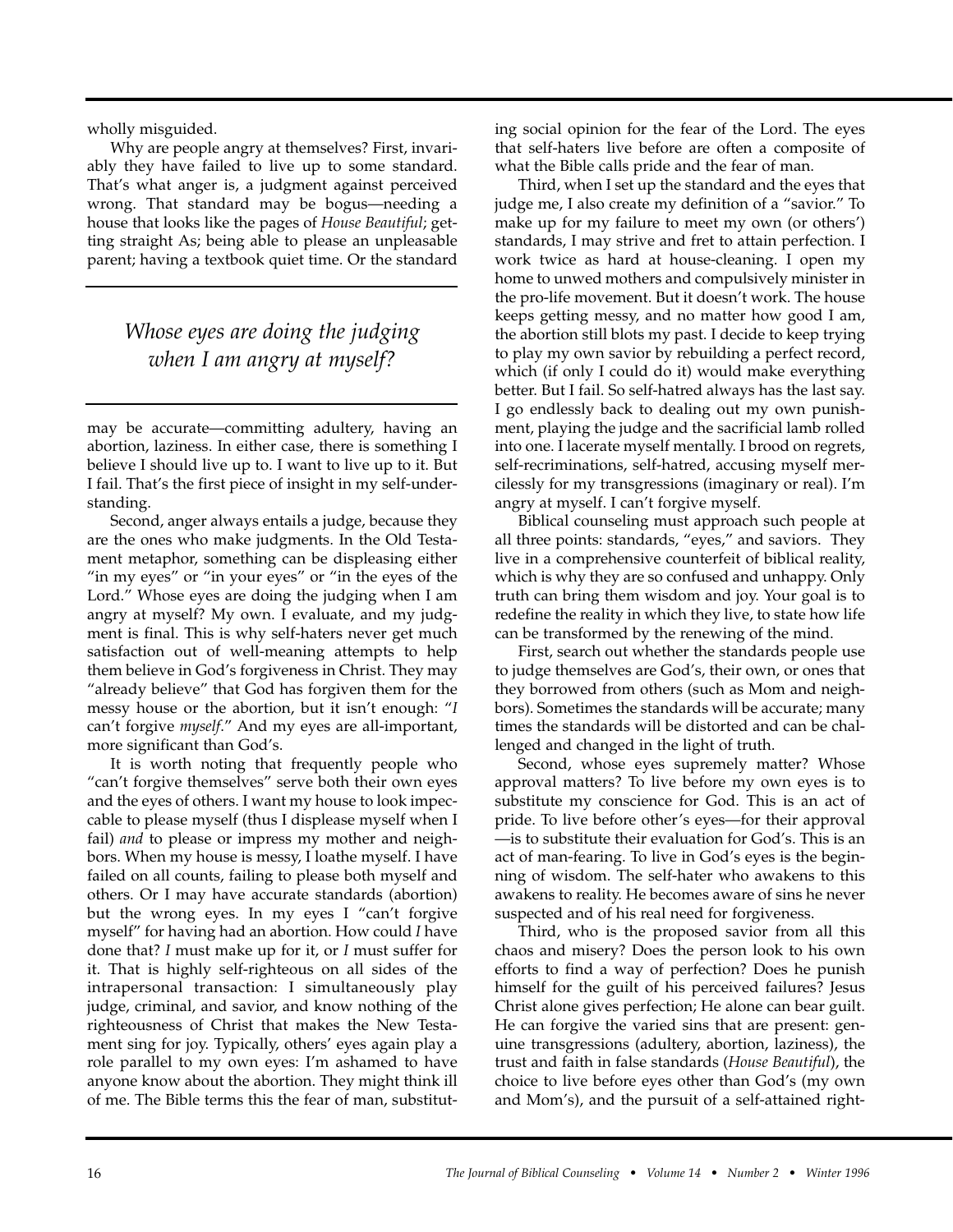eousness as a false savior. Jesus gives a real righteousness—His own perfect life—to people who sin. He gives real forgiveness—His perfect self-sacrifice to bear our punishment—to people who sin. He gives indwelling power—His Holy Spirit—to renew our minds, give us joy, and change us. What a relief from the stifling self-absorption of self-forgiveness schemes.

Self-haters will find their problems resolved as they work this through. There are no loose ends in God's loving truth. Living for *House Beautiful* will recede into the background as a nervous, petty folly from which God has delightfully delivered me. The abortion was truly forgiven, not because I made amends or punished myself, but because Jesus loved a sinner. The pride and fear of man that elevated myself and other people to the judge's bench are replaced by the fear of the Lord that is the beginning of wisdom. The legalistic perfectionism of my efforts at success and the self-punishment of my anger at self are replaced by gratitude for the grace of God. Case closed, no longer "angry at myself," yet not a whiff of "I need to forgive myself."

Notice, by the way, how the false analysis (Angry at yourself? Forgive yourself.) led to a false gospel, just as it did when we considered anger at God. In the biblical scenario, there is no hint of "You are worth so much because of creation, and Jesus' love shows how valuable you are, so you can feel OK about yourself." The truth is, creation and redemption don't give us much reason to feel good about ourselves. Our creation was in the image of the God of glory. Yet look how far we have fallen: "The hearts of the sons of men are full of evil, and insanity is in their hearts while they live."10 An honest look at our glory in creation "stops every mouth… for all have sinned and fall short of the glory of God." Similarly, our redemption was won in a way that displays how utterly bad and helpless we are. The only good and worthy Man freely died for ungodly, weak, sinful enemies. Those facts hardly offer a reason for confident self-acceptance and self-forgiveness! Grace, by definition, ruins selfworth. The covert pride that inhabits "low selfesteem" and "anger at myself" is not cured by misaffirming me as valuable. The biblical gospel points us to the worth of Jesus Christ, who redeemed the unworthy and deservedly damned. How much better is this real gospel, which defines our need for forgiveness from *God* (not ourselves), and provides it, full and free. People who embrace God's grace become

truly happy, free of the need for props to their wobbly self-concept. An accurate, biblical self-knowledge destroys the supposed need for self-esteem. It produces the only people on the planet with reasons for confidence as they approach life.

The idea of forgiving yourself to resolve anger at yourself actually panders to a core sin: it keeps people living before the wrong eyes—their own. "I'm angry at myself; I need to forgive myself." That airless psychic closet is a far cry from the real world that the Bible frees us to live in. For example, in 1 Corinthians

### *The truth is, creation and redemption don't give us much reason to feel good about ourselves.*

4:3-5, Paul says that it doesn't matter what other people think of him: "I care very little if I am judged by you or by any human court." He doesn't live in the eyes of others. Then he says it doesn't matter what he thinks of himself: "Indeed, I do not even judge myself. My conscience is clear, but that does not make me innocent." He doesn't live in his own eyes. Finally he says, "It is the Lord who judges me," and goes on to discuss what it means to live in God's eyes. My opinion of myself ("conscience") and your opinion of me ("reputation") don't matter unless they conform to God's opinion of me. They are extremely valuable when they stay in their place; they are tyrants when they seize the throne.

Anger at self, like anger at God, comes to a rich and satisfying resolution when understood rightly and when the Gospel is applied. The counterfeits that are frequently offered to troubled people are enough to make Christians weep with grief and anger.

#### **A Pathway Out of Anger**

Let's move in a positive direction. How can we take the biblical teaching on anger to help us change? That's the payoff question. All that we've looked at thus far can be summarized in eight very practical questions. The first four questions help assess anger; the second four lead to resolution.<sup>11</sup>

Let me use as an example a simple situation that tempts many (all?) of us to get angry. You're in a traf-

<sup>&</sup>lt;sup>10</sup>Ecclesiastes 9:3; cf. other analyses of the human moral condition such as Genesis 6:5, Jeremiah 17:9, and Romans 3.

<sup>&</sup>lt;sup>11</sup>This basic framework applies to other problems besides anger. It is simply a summary of the biblical pattern of change.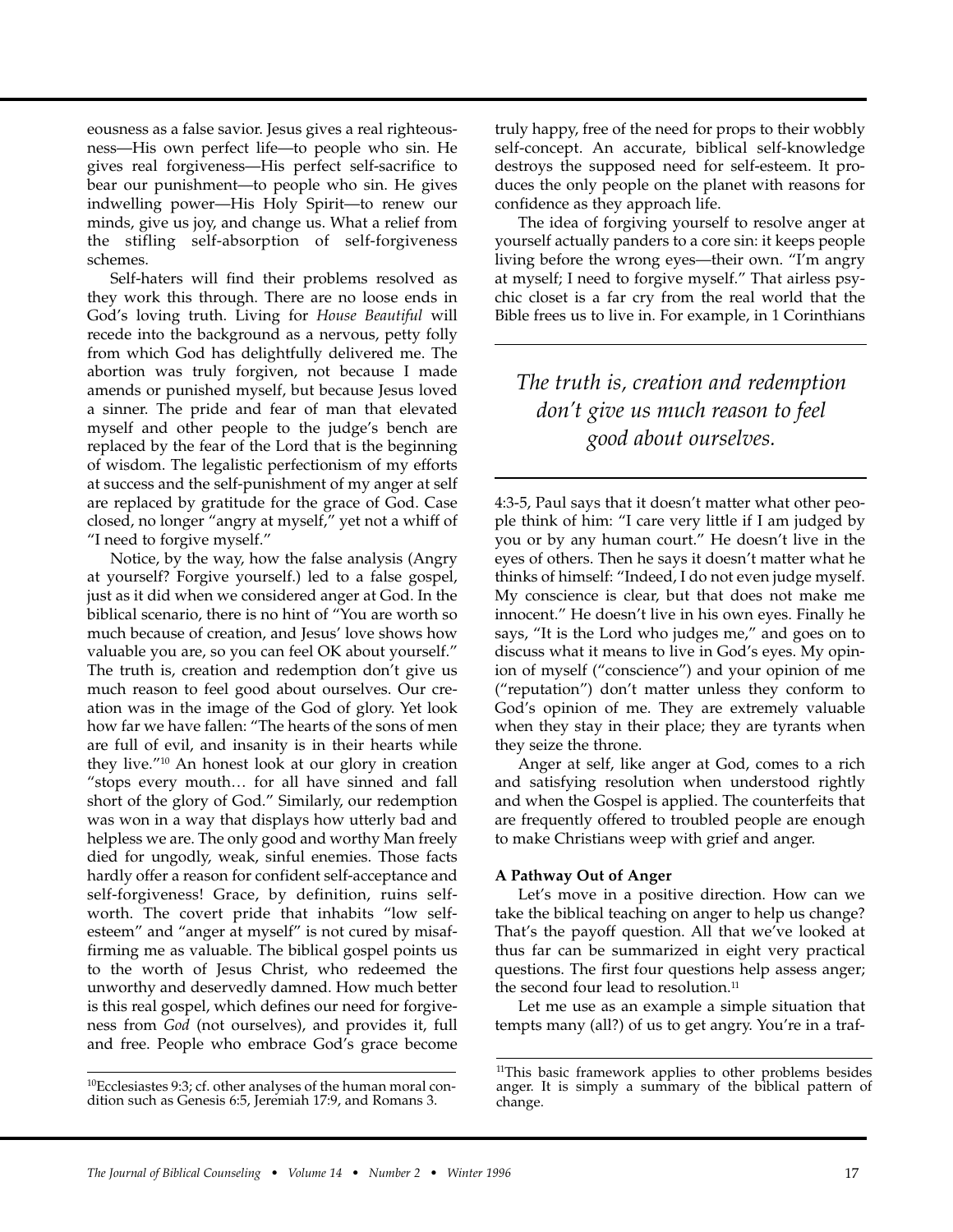fic jam and running late for an important appointment. It's five minutes before noon. The appointment is for noon. You are stuck on the highway ten miles away, in traffic that has not moved for twenty minutes and shows no sign of unsnarling. One common response? *You* snarl—with anger, frustration, disgust, dismay, unhappiness, tension. When you do, ask yourself these questions.

#### *Question #1: What is the situation?*

This one is easy. What is the provoking situation? Anger is provoked, it has a trigger, it happens for reasons in specific times and places. What is happening to you? "I was not tempted to anger until I was stuck in the traffic jam, and the clock was ticking towards noon, and I knew I'd be late for my appointment." The significant situation includes the Department of Transportation that decided to do road work at that exact moment, the traffic, the time, the appointment, the possible reaction of the person waiting for you, and so forth.

#### *Question #2: How do I react?*

This question is also relatively easy. It is meant to help you identify the specific ways you express sinful anger. What is happening in your thought life? Mentally curse the transportation department. Play out anxious mental scenarios of how to make my excuses to the person I'm leaving in the lurch. Self-recrimination perhaps: "Why didn't I leave earlier, or take a different route, or listen to the traffic report on the radio? What if the person I'm supposed to meet gets disgusted with me?" Where is God in all this? Perhaps I've cursed, invoking His wrath to serve my frustrations. Perhaps I've had a fleeting thought that "I ought to… or I shouldn't…," but that doesn't slow the runaway train. Perhaps I've thought angry thoughts about God, "Christianity doesn't work; God's a joke; what's the use?"

Body and emotions? I feel angry, irritated, hot. The longer I sit here the more I feel steam coming out my ears. I feel tense. Back of the neck is tightening. Stomach is churning. Anxiety about missing the meeting.

Actions? Creep up to the bumper ahead and don't let anyone merge from the sides. Strike my fist on the dashboard. Groans, sighs, hisses. Vent my disgust, "I can't believe it! This is ridiculous! Of all the…." Flip the radio on and off aggressively. An obscene gesture or phrase. Drive like a maniac once the traffic clears. A semi-coherent outburst of anger and excuses when I finally arrive at the appointment.

This stew of anger (and some fear) is a classic "works of the flesh" human reaction.

#### *Question #3: What are my motives?*

I'm grumbling and complaining, so some set of cravings and false beliefs must be driving me. Ask basic questions: What do I really want? What do I really believe? The anger comes out of my heart; it's not caused by the situation.12 Here are some possible rulers of the heart:

• "I want to get where I want to go when I want to get there." That's unalloyed pride.

• "What will the people think of me? I was late once before." Fear of man.

### *Anger has consequences. It creates feedback loops, vicious circles.*

• "I want and need the money this sales call was sure to produce" (or the cure that doctor was sure to provide; or the love that person was sure to give me; or…). Varied cravings ("I want") and false beliefs ("I need") regarding money, medicine, love.

When these cravings (classic "lusts of the flesh") and false beliefs rule my life, they produce sinful anger. If God ruled my life, these natural affections would be subordinated. I might feel some disappointment, but wouldn't be floundering in the swamp.

#### *Question #4: What are the consequences?*

Anger has consequences. It creates feedback loops, vicious circles. Perhaps as drivers aggressively edge forward, I grind into the car next to me and get an earful of the driver's hostility and a \$250 charge on the deductible of my collision insurance. Perhaps I reap emotional and physical consequences: guilt, increasing distress and tension, stomachache and headache. Sometimes the consequences are fatal: the obscene gesture leads to the recipient pulling a gun and firing. Perhaps when I finally arrive at the appointment I'm so hot, bothered, flustered, and full of excuses that I make a terrible impression and lose the sale (or girlfriend). Maybe the immature way I act blows my reputation with the doctor's entire office staff, and they have twenty minutes of sarcastic humor behind my

<sup>&</sup>lt;sup>12</sup>After all, if I had really wanted to avoid the appointment, I would be delighted at being stuck in traffic with a great excuse! Sinful happiness is a problem for which people rarely seek counsel. The Bible abounds with examples of people who rejoice at getting what their evil hearts crave (e.g., Psalm 73:3-12; Jeremiah 50:11; Habakkuk 1:15; Luke 6:24-26 and 16:19, 25; Revelation 11:10).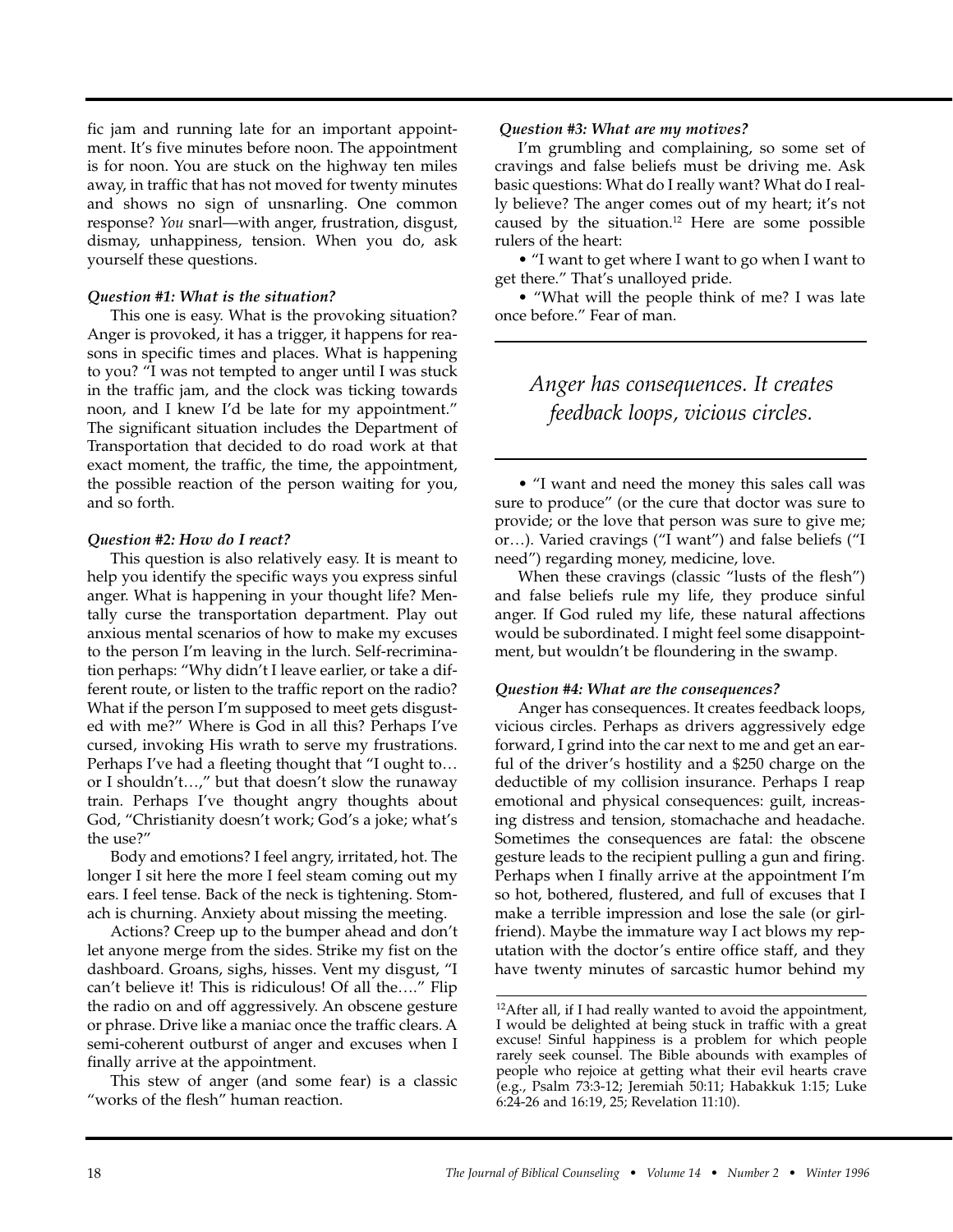back. "My day is ruined."

The first four questions have identified and dissected the anger reaction. They point out the specific provocation, the detailed stew of reactions, the underlying motives, and the consequences. We've glimpsed, even in this tiny incident, the vicious circles that define "sin and misery." The next four questions move towards biblical resolution by the grace of the God who has been peering into what's been going on the whole time.

#### *Question #5: What is true?*

Who is God? What does He say? Many biblical themes and truths may be significant, but I will concentrate on three that are always important when dealing with anger. First, God is present and in control of this and every other situation. His sovereignty surrounds the things I face in Question #1. I am not meant to control the world, but that does not mean that the world is random and out of control. You will solve sinful anger as you learn to believe, "God is extremely relevant when I'm stuck in traffic and running late. He is present and He is up to something good in my life as His child. God's overriding purpose is to remake me into the image of Jesus Christ, to make me a person slow to anger and full of trust, to make me a peacemaker not a warmaker. I don't like the fact that my appointment must be scrubbed, but God has handed me a perfect opportunity to become a different sort of person."

Second, God's law speaks to events such as this. The law acts in two ways, as a mirror and a lamp. First, God holds up a mirror to me: "Love the Lord your God with all your heart, and all your soul, and all your mind, and all your strength" and "Love your neighbor as yourself." That first great commandment lays bare my heart: What did I love instead? I got annoyed because I loved my way, human approval, and money (or health, or love). This command diagnoses the things I found out about myself in Question #3. In fact, it taught me to ask those sorts of questions! The second great commandment lays bare my fruits. What works of the flesh emerged from the cravings of the flesh? The sinful reactions of Question #2 are exposed for what they are. I'm even taught what kinds of things to look for by the multitude of biblical examples and precepts that illuminate this command.<sup>13</sup>

God also holds out the law as a lamp to guide me. The first great commandment tells me to love (and trust, fear, hope in, turn to…) God. I can trust His provision for me financially (or for health, or friendship/marriage) instead of lusting after these things. I can love Him for bringing wisdom's clarity and sense into a situation that was previously an emotional swamp. It tells me how to meet and know God (Ques-

### *The gospel is the bridge between the law as mirror and the law as lamp.*

tion #6, below). The second great commandment speaks positively of considering the interests of others. How will that apply? I could be charitable as the traffic merges, and let someone in. Perhaps courtesy would have me make a phone call (if possible) to let the person waiting for me know the situation. This command speaks of patience, and of numerous other good fruits which will apply in different life situations. It reminds me to tell the truth when I tell people what happened. It challenges me to gain the wisdom I need to apply God's will into this exact situation—at 11:55 a.m. when stuck in traffic and late for an appointment (Question #7, below).

Third, God's truth speaks of the gospel. I have been convicted of violating the first and second great commandments in this small incident on the highway. These are sins. And the gospel is the bridge between the law as mirror and the law as lamp, between the chaos of sin and the joys of wisdom. The gospel forgives sins, restores me to God, provides power to be different, and gives hope bigger than the disappointments of life. God is a very present help in trouble,

<sup>&</sup>lt;sup>13</sup>Of course the Bible doesn't need to or claim to list every single detail. It teaches us what sinful anger looks like and gives us numerous examples, making us wise to discern other examples. For example, I don't need a proof text to know that the act of "buying *Penthouse* and masturbating as

a temper tantrum at God" expresses sinful anger. Such an analysis is implicit in "The works of the flesh are evident, [give 15 examples…], and things like these" (Galatians 5:19- 21). That passage and others give us enough variations on the theme of anger to enable us to get the picture. Scripture orients us to reality, teaching us how to observe and think about our world accurately.

Sometimes the view that Scripture is "sufficient" for counseling is caricatured by opponents, as if it means Scripture contains all the facts with which counseling works. This is an absurd view held by no person in the history of the world. Instead, Scripture is sufficient to interpret all the facts with which counseling works. If Scripture were exhaustively encyclopedic, we could not even ask a person his name and get to know the details of his life! But biblical categories *will* map on to those idiosyncratic details—sufficiently, perfectly, and wisely.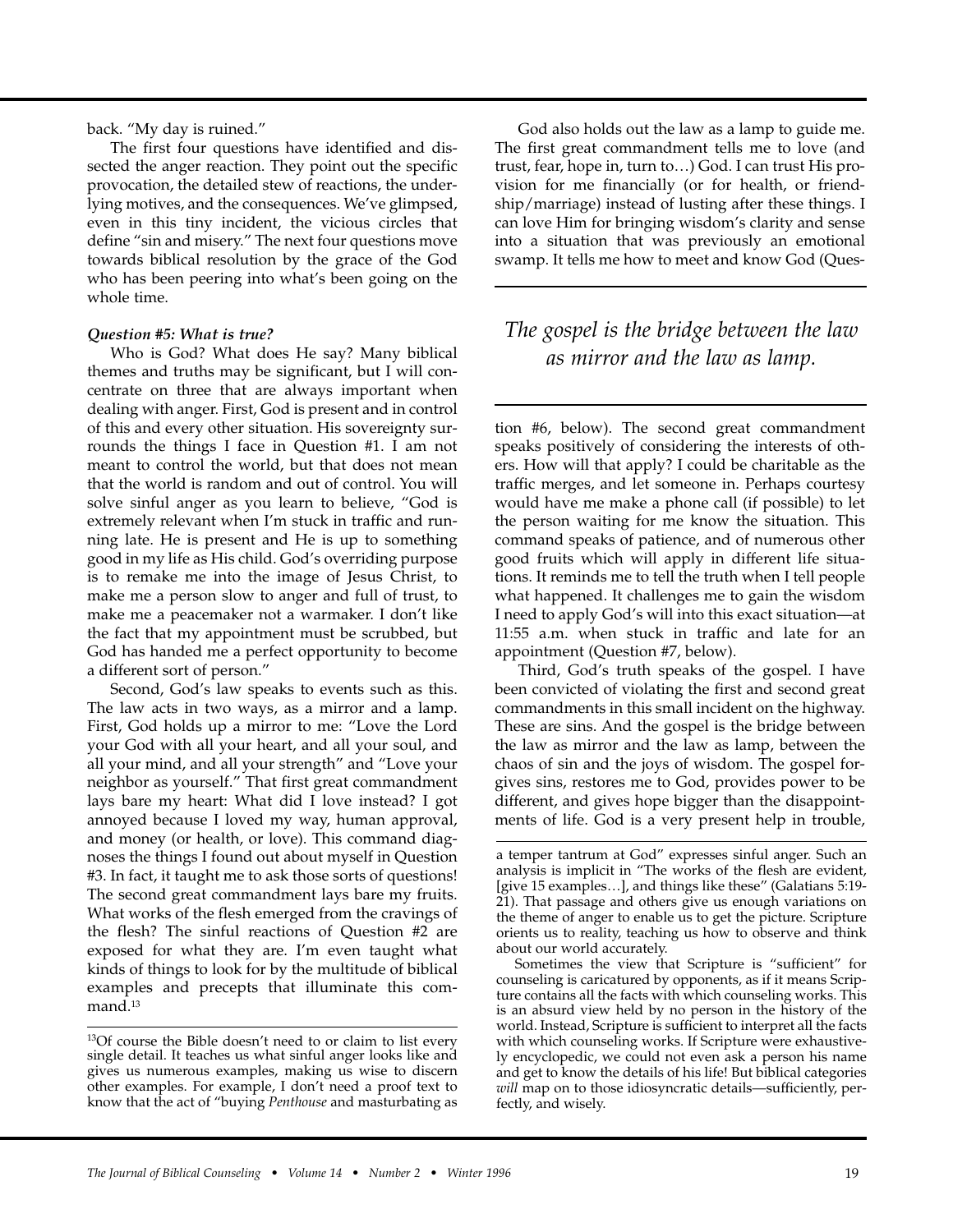and can give me grace to act peacefully and charitably as I ride out the traffic jam. I can know and rejoice afresh in the inexpressible gift of the love of God.

#### *Question #6: How can I turn to God for help? Do it.*

Question #5 laid out the worldview in which problems now make sense. God is revealed, and the way of escape from folly into wisdom is made clear. Mere analysis, however, even the clearest thinking (something Questions #1-5 seek to bring about), won't change me. Question #6 gets me moving. God means me to seek Him, to transact with Him. I need to apply the truths of Question #5, for example working through the questions distinguishing righteous and sinful anger. It's not hard to tell that my anger fails the first test of righteous anger14: this traffic jam is *not* a moral evil demanding the energies of anger. My sinful anger has asserted that lie because I served the false gods identified in Question #3. I need to repent, turning from the cravings and works of the flesh to the Lord of life. I need to confess my sins, ask forgiveness, believe the gospel, ask for the wisdom to know how to respond and the power to do it. The results of all this will be the clear-mindedness of "coming to my right mind." I will know genuine gratitude to God, and contentment (still in the traffic jam, no less) that was inconceivable while I soaked in my sins. Thank you, God, for who You are, for the goodness of Your gospel that has met me right here in my need! "How blessed is the man who finds wisdom… she is more precious than jewels, and nothing you desire compares with her" (Proverbs 3:13, 15). I am experiencing the blessing of wanting wisdom more than my way or impressing people or getting money or the other things that threw me into a fluster.

#### *Question #7: How should I respond in this situation to glorify God? Do it.*

Repentance and faith lead to concrete changes in behavior, emotion, thoughts. Righteousness is just as specific as the sins described in Question #2. At the simplest level, I may simply take a deep breath and relax, trusting that God is indeed in control. But God has other fruits in mind, too. I become a charitable, courteous driver. What does it matter if I'm two more car lengths behind? I'll let a couple of cars in. God has set me free of both the hostile and competitive aspects of sinful anger. The traffic jam is no longer a dog-eatdog battle. I offer thanks to God. I plan what I will say to the person I've stood up: not anxious excuse-making or blustering irritation, but the simple facts and a concern for their welfare. I'll plan to apologize for the inconvenience. (I won't ask forgiveness, that's for when I sin against someone; apologies are for accidents. If I had left fifteen minutes late in the first place, then seeking forgiveness for inconsiderateness would be called for.) What a joy to be free of the emotional chaos of sin. Instead of that mix of anger, anxiety, confusion, and disgruntlement, I'm peaceful with the grateful "peace which passes understanding" and

### *Godliness creates gracious circles.*

"secret of contentment" that come from living in the light of the gospel. Question #7 tackles every aspect of the situation described in Question #1, and walks out the will of God in detail in my world.

#### *Question #8: What are the consequences of faith and obedience?*

We've already mentioned some of the subjective benefits. More objectively, maybe a dented fender or even a killing got prevented. Somebody else was kept from stumbling into sinful anger or murder on my account. And in my corner of the world, the half dozen cars around me, maybe my courtesy and relaxed response proves catching. Godliness creates gracious circles. Here we come full circle and find that godliness, while not guaranteed to change the original situation, often has an effect for good on the world. Maybe I end up making the sale anyway because the manager is so impressed at the calm, reasonable way in which I handled a frustrating situation. He'd seen too many other salesmen come in spouting excuses and coming on strong. Godliness intrigued and attracted him.

The possibilities for the many-sided blessings of God are endless. Instead of my day being ruined, God has extricated me from sin and misery, and this is perhaps one of the most significant days in my life from the standpoint of growing into the image of Christ. I've learned how life works in God's world. I've learned how the gospel works. I've learned profound lessons in a very tiny corner of life. And perhaps when I talk to a troubled, distraught friend that evening on the phone, I'm able to "comfort those in any affliction with the comfort with which I have been comforted by Christ" (2 Corinthians 1:4). I didn't suffer much—the inconvenience of a traffic jam—and maybe he or she is suffering a great deal. But the dynamic of the human

<sup>14</sup>See the first part of this article, "Understanding Anger," *Journal of Biblical Counseling*, 14:1 (Fall, 1995), pp. 40-53.